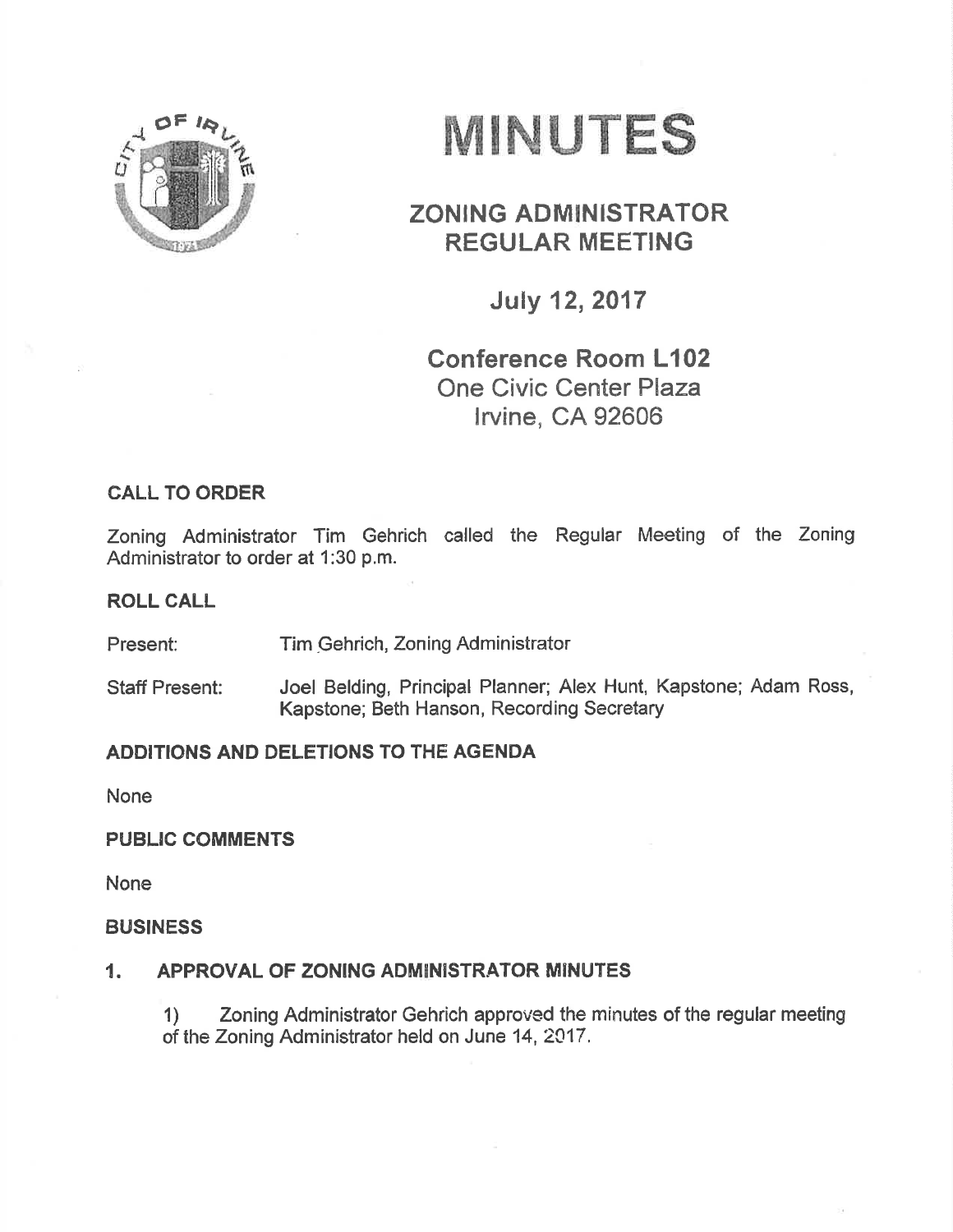Approval of Zoning Administrator meeting of the regular meeting held on  $(2)$ June 28, 2017 was continued to the July 26 meeting.

#### **PUBLIC HEARINGS**

ADMINISTRATIVE RELIEF REQUEST TO ALLOW FENCE AND WALL HEIGHT  $2.$ IN EXCESS OF 6 FEET ASSOCIATED WITH A MODIFICATION TO THE APPROVED MASTER LANDSCAPE AND TRAILS PLAN FOR PLANNING **AREA 6 (PORTOLA SPRINGS)** 

This item was tabled and will be taken to the Planning Commission at a later date.

SIGN PROGRAM (00703786-PSS) WITH ADMINISTRATIVE RELIEF FOR  $3.$ HOMEWOOD SUITES IN THE IRVINE BUSINESS COMPLEX (PLANNING AREA 36): FILED BY ELITE SIGN SERVICES

Zoning Administer Gehrich opened the public hearing at 1:31 p.m.

Adam Ross, Kapstone, Consultant to the City, presented the staff report

Zoning Administrator Gehrich closed the public hearing at 1:36 p.m.

ACTION: Zoning Administrator Gehrich adopted RESOLUTION NO.17-1380, A RESOLUTION OF THE ZONING ADMINISTRATOR OF THE CITY OF IRVINE. **PROGRAM** 00703786-PSS CALIFORNIA, **APPROVING SIGN WITH** ADMINISTRATIVE RELIEF FOR THE HOMEWOOD SUITES AND FUTURE RESTAURANT TENANT, LOCATED AT 17370 AND 17380 RED HILL AVENUE IN THE IRVINE BUSINESS COMPLEX (PLANNING AREA 36), FILED BY ELITE SIGN SERVICES ON BEHALF OF BP RESORT, LLC.

 $4.$ SIGN PROGRAM (00707006-PSS) WITH ADMINISTRATIVE RELIEF FOR RIZE APARTMENTS IN THE IRVINE BUSINESS COMPLEX (PLANNING **AREA 36)** 

Zoning Administer Gehrich opened the public hearing at 1:37 p.m.

Alex Hunt, Kapstone, Consultant to the City, presented the staff report

Zoning Administrator Gehrich closed the public hearing at 1:40 p.m.

**ACTION: Zoning Administrator Gehrich adopted RESOLUTION NO. 17-1381, A** RESOLUTION OF THE ZONING ADMINISTRATOR OF THE CITY OF IRVINE, CALIFORNIA, **APPROVING SIGN PROGRAM** 00707006-PSS **WITH** ADMINISTRATIVE RELIEF FOR RIZE APARTMENTS, LOCATED AT 1100-1584 SYNERGY IN THE IRVINE BUSINESS COMPLEX (PLANNING AREA 36);